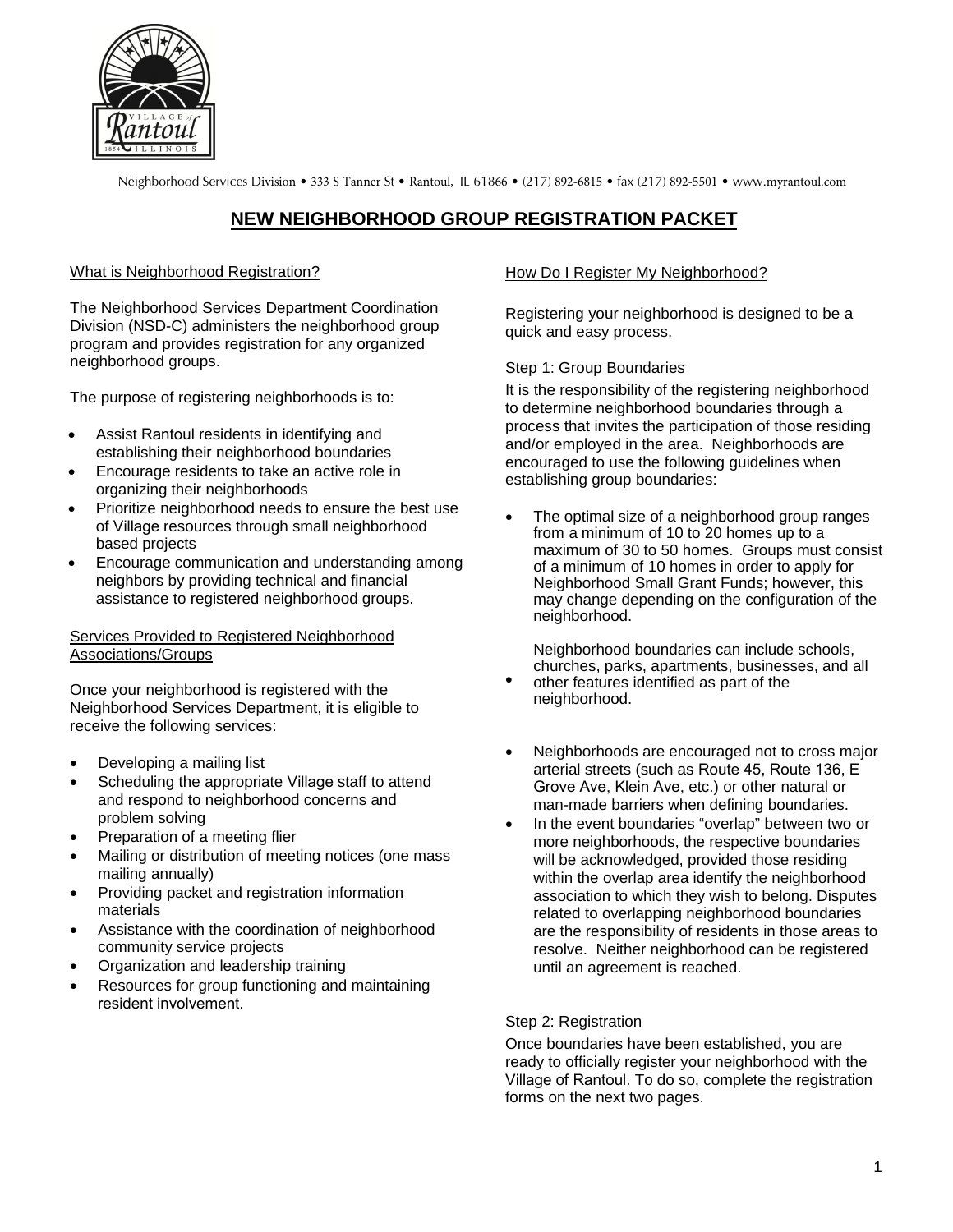# **NEIGHBORHOOD GROUP REGISTRATION FORM**

| This form must be filled out completely and returned to:<br>Village of Rantoul, Neighborhood Services Department<br><b>Neighborhood Coordination Division</b><br>333 S Tanner Street, Rantoul, IL 61866.<br>Please call 892-6815 if you have any questions or would like assistance in completing the form. |                                                                                                                                                                                                                                                                                                            |  |  |  |
|-------------------------------------------------------------------------------------------------------------------------------------------------------------------------------------------------------------------------------------------------------------------------------------------------------------|------------------------------------------------------------------------------------------------------------------------------------------------------------------------------------------------------------------------------------------------------------------------------------------------------------|--|--|--|
|                                                                                                                                                                                                                                                                                                             |                                                                                                                                                                                                                                                                                                            |  |  |  |
| Year Association/Group Organized _______________                                                                                                                                                                                                                                                            |                                                                                                                                                                                                                                                                                                            |  |  |  |
| Geographic Boundaries of the Association/ Group                                                                                                                                                                                                                                                             |                                                                                                                                                                                                                                                                                                            |  |  |  |
|                                                                                                                                                                                                                                                                                                             |                                                                                                                                                                                                                                                                                                            |  |  |  |
|                                                                                                                                                                                                                                                                                                             |                                                                                                                                                                                                                                                                                                            |  |  |  |
| Membership and Contact Information<br>Please fill out the following information and the Group Member Registration Form on the reverse side. Include extra<br>sheets if necessary.<br><b>Primary Association/Group Contact</b>                                                                               |                                                                                                                                                                                                                                                                                                            |  |  |  |
| Name                                                                                                                                                                                                                                                                                                        | Email                                                                                                                                                                                                                                                                                                      |  |  |  |
| Address                                                                                                                                                                                                                                                                                                     | Zip<br>Phone                                                                                                                                                                                                                                                                                               |  |  |  |
| Alternate Association/Group Contact (Required)                                                                                                                                                                                                                                                              |                                                                                                                                                                                                                                                                                                            |  |  |  |
|                                                                                                                                                                                                                                                                                                             |                                                                                                                                                                                                                                                                                                            |  |  |  |
| Name                                                                                                                                                                                                                                                                                                        | Email                                                                                                                                                                                                                                                                                                      |  |  |  |
| <b>Address</b>                                                                                                                                                                                                                                                                                              | Zip<br>Phone                                                                                                                                                                                                                                                                                               |  |  |  |
| Properties within Association Boundaries<br># Single Family Households<br># Commercial Properties                                                                                                                                                                                                           | # Multi-Family Households<br># Vacant Lots                                                                                                                                                                                                                                                                 |  |  |  |
| Other Neighborhood Participants:<br>(Please include churches, schools, recreation centers, etc.)                                                                                                                                                                                                            |                                                                                                                                                                                                                                                                                                            |  |  |  |
| List the most critical issues/concerns facing your neighborhood:                                                                                                                                                                                                                                            |                                                                                                                                                                                                                                                                                                            |  |  |  |
|                                                                                                                                                                                                                                                                                                             |                                                                                                                                                                                                                                                                                                            |  |  |  |
| information specific to the Neighborhood Watch program.                                                                                                                                                                                                                                                     | If your neighborhood plans on organizing mainly around security and safety issues, consider becoming a<br>Neighborhood Watch Group. Please check the box below and the Neighborhood Services Department will send you<br>⊃ Yes, my neighborhood is interested in organizing as a Neighborhood Watch group. |  |  |  |
| ==========================<br>Office Use Only:                                                                                                                                                                                                                                                              |                                                                                                                                                                                                                                                                                                            |  |  |  |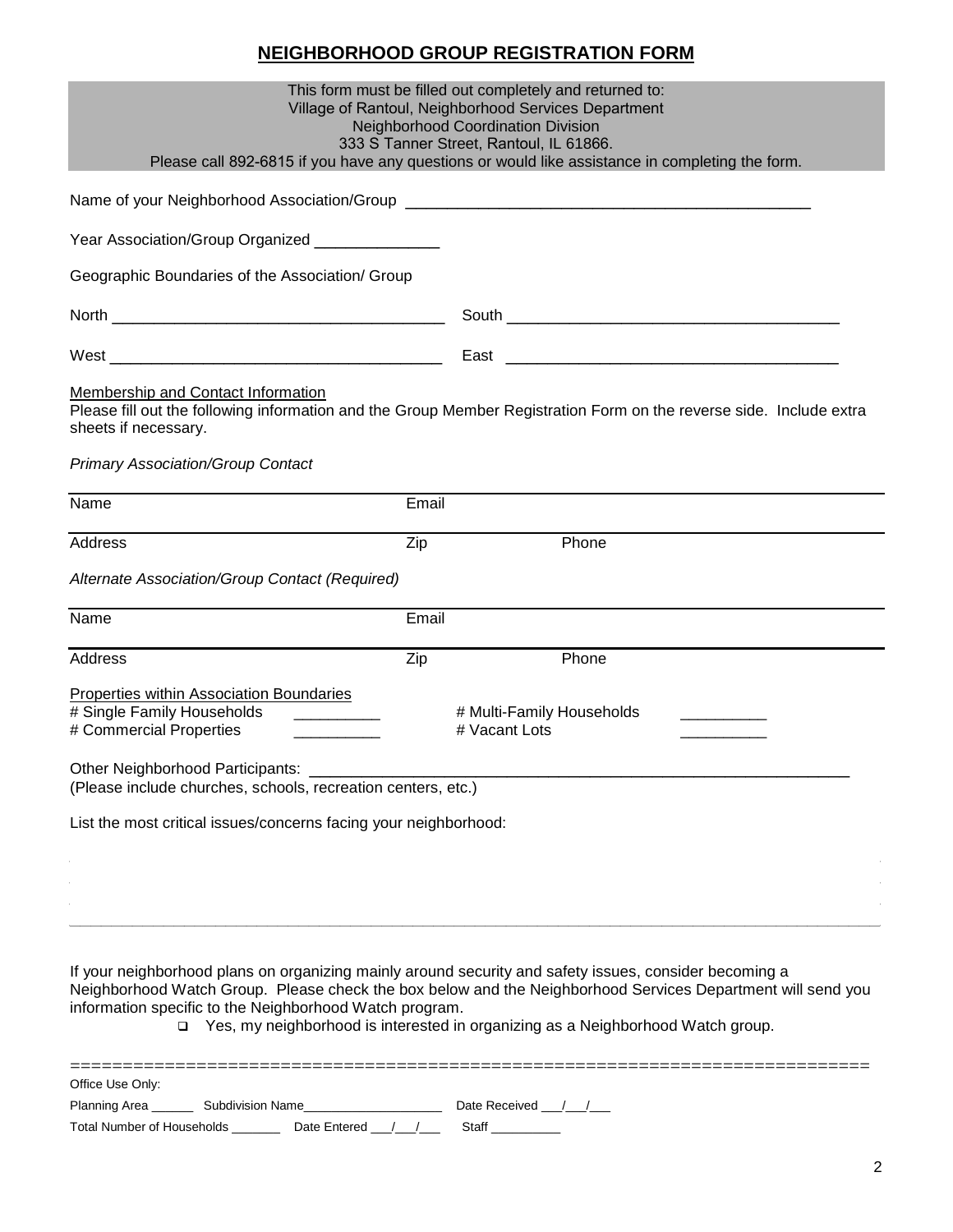## **NEIGHBORHOOD GROUP MEMBER LISTING**

Please provide a list of all residents in your neighborhood participating in your group. Attach extra sheets as necessary.

Association/Group Name: \_\_\_\_\_\_\_\_\_\_\_\_\_\_\_\_\_\_\_\_\_\_\_\_\_\_\_\_\_\_\_\_\_\_\_\_\_\_\_\_\_\_

| PLEASE PRINT |                |              |              |  |  |  |
|--------------|----------------|--------------|--------------|--|--|--|
| <b>NAME</b>  | <b>ADDRESS</b> | <b>PHONE</b> | <b>EMAIL</b> |  |  |  |
|              |                |              |              |  |  |  |
|              |                |              |              |  |  |  |
|              |                |              |              |  |  |  |
|              |                |              |              |  |  |  |
|              |                |              |              |  |  |  |
|              |                |              |              |  |  |  |
|              |                |              |              |  |  |  |
|              |                |              |              |  |  |  |
|              |                |              |              |  |  |  |
|              |                |              |              |  |  |  |
|              |                |              |              |  |  |  |
|              |                |              |              |  |  |  |
|              |                |              |              |  |  |  |
|              |                |              |              |  |  |  |
|              |                |              |              |  |  |  |
|              |                |              |              |  |  |  |
|              |                |              |              |  |  |  |
|              |                |              |              |  |  |  |
|              |                |              |              |  |  |  |
|              |                |              |              |  |  |  |
|              |                |              |              |  |  |  |
|              |                |              |              |  |  |  |
|              |                |              |              |  |  |  |
|              |                |              |              |  |  |  |
|              |                |              |              |  |  |  |